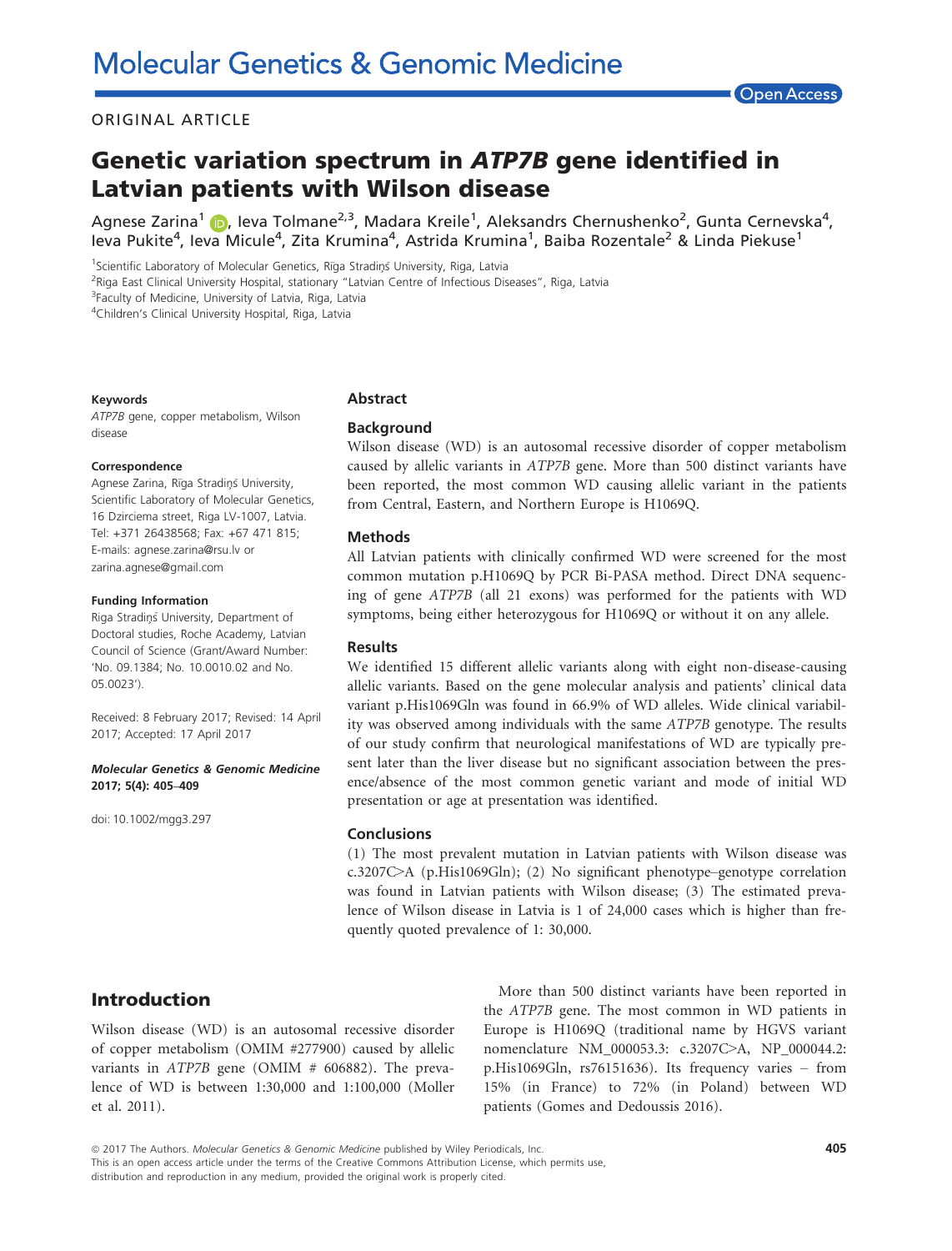Clinical manifestations can vary widely, but the key features of WD are liver disease and cirrhosis, neuropsychiatric disturbances, Kayser–Fleischer rings in cornea, and acute episodes of hemolysis often in association with acute liver failure (European Association for Study of, 2012). A diagnostic scoring system was proposed at the 8th International Meeting on Wilson disease, Leipzig 2001 (Ferenci et al. 2003). The onset of WD is very variable, over 80% of patients have its symptoms within the first three decades of life (Gromadzka et al. 2005).

Definite genotype influence on a phenotype has not been established so far, although a number of studies have suggested potential relationships between the age of onset or type of manifestation and a specific genotype (Cocos et al. 2014).

In this study, we aimed to establish a relationship between the disparity in the clinical and biochemical features of WD in Latvian patients and presence/absence of allelic variant H1069Q in ATP7B.

# Material and Methods

From all subjects or their guardians the written informed consent for participation in this study was obtained. The study protocol was approved by the Latvian Central Medical Ethics Committee and the study was made according to the Declaration of Helsinki.

All patients included in the study had at least four points according to the WD scoring system (Ferenci et al. 2003 Jun). According to the initial symptoms, WD patients were categorized in the following groups as described elsewhere (Gromadzka et al. 2005 Dec): asymptomatic, hepatic, neurological/psychiatric, and neurological/hepatic.

Genomic DNA was extracted from peripheral blood by standard phenol/chloroform method (Sambrook and Russell 2006). Allelic variant c.3207C>A; p.H1069Q was tested by PCR-Bi-PASA (Polakova et al. 2007 Jun). The products of PCR Bi-PASA method were visualized by 8% polyacrylamide gel electrophoresis.

Direct DNA sequencing of gene ATP7B (all 21 exons) was performed for the patients with WD symptoms, being either heterozygous for H1069Q or without it on any allele.

For the genetic variants nomenclature traditional names were used (if existing), or HGVS nomenclature according to reference sequences [NG\\_008806.1](http://www.ncbi.nlm.nih.gov/nuccore/NG_008806.1), [NM\\_000053.3](http://www.ncbi.nlm.nih.gov/nuccore/NM_000053.3) and [NP\\_000044.2.](http://www.ncbi.nlm.nih.gov/nuccore/NP_000044.2)

Allele and genotype frequencies were calculated by the direct count, the comparison between patients and a control group was done by Fisher exact test, accepting statistical significance if  $P < 0.05$ . Descriptive statistics was used for mean age, standard deviations. SPSS software v.22.0 (SPSS Inc., Chicago, IL, USA) was used to compare mean biochemical marker values between different patient groups (with different genotypes depending on the presence or absence of the most common mutation H1069Q). Parametric values were compared using ANOVA, and nonparametric data were evaluated with the Mann–Whitney test. Pathogenicity of genetic variants was ascertained using the WD allelic variant database: [http://www.wilsondisease.med.](http://www.wilsondisease.med.ualberta.ca/database.asp) [ualberta.ca/database.asp,](http://www.wilsondisease.med.ualberta.ca/database.asp) website [http://www.ncbi.nlm.nih.](http://www.ncbi.nlm.nih.gov/clinvar) [gov/clinvar](http://www.ncbi.nlm.nih.gov/clinvar); for the unreported variants Polyphen-2, SIFT, Mutation Taster, and Panther software prediction tools were used (Adzhubei et al. 2010), as well as both variants were tested in 93 healthy individuals in age more than 40 years, without any clinical signs of Wilson disease.

In the approximate birth prevalence detection of WD in Latvia, the previously reported approach was used (Reilly et al. 1993). The number of patients (symptomatic and asymptomatic siblings detected in family screening) with WD was divided by the total number of births (the data were obtained from the Latvian Central Statistical Bureau) in the period of time from 1964 to 2012. Patients born before 1964 were excluded from prevalence estimation since biochemical diagnostics of WD in Latvia are available from 1980, and 16 years were taken before – since it is the average age for WD expression (Coffey et al. 2013).

### **Results**

In total, 23 different genetic variants in gene ATP7B were found. Thirteen variants previously described as the disease causing variants (WD mutation database: [http://](http://www.wilsondisease.med.ualberta.ca/database.asp) [www.wilsondisease.med.ualberta.ca/database.asp](http://www.wilsondisease.med.ualberta.ca/database.asp)) were identified. Two variants identified in this study were novel: c.3800A>G (p.Asp1267Gly) in exon 18 and c.3971A>C (p.Asn1324Thr) in exon 19. For pathogenicity analysis of the identified variants four prediction tools (Polyphen-2, SIFT, Mutation Taster, and Panther software) showed that both variants are probably damaging or disease causing variants (see Table S2). The novel variant in exon 18 was found in one allele of control group (the minor allele frequency  $-$  0.005), showing no statistically significant difference with frequency in the patient group ( $P > 0.05$ ). The variant in exon 19 was not found in any allele of healthy control.

The rate of disease-causing variant detection in this study was 82.35% (Fig. 1): the most prevalent was c.3207C>A (p.His1069Gln), found in 66.9% of alleles followed by c.2304dupC (p.Met769Hisfs\*26) – in 3.7% of alleles. Most of the other variants were detected in a very small percentage (in one individual/family). Eight previously reported (Figus et al. 1995; Thomas et al. 1995; Shah et al. 1997; Cox et al. 2005) benign variants were identified (Fig. 1).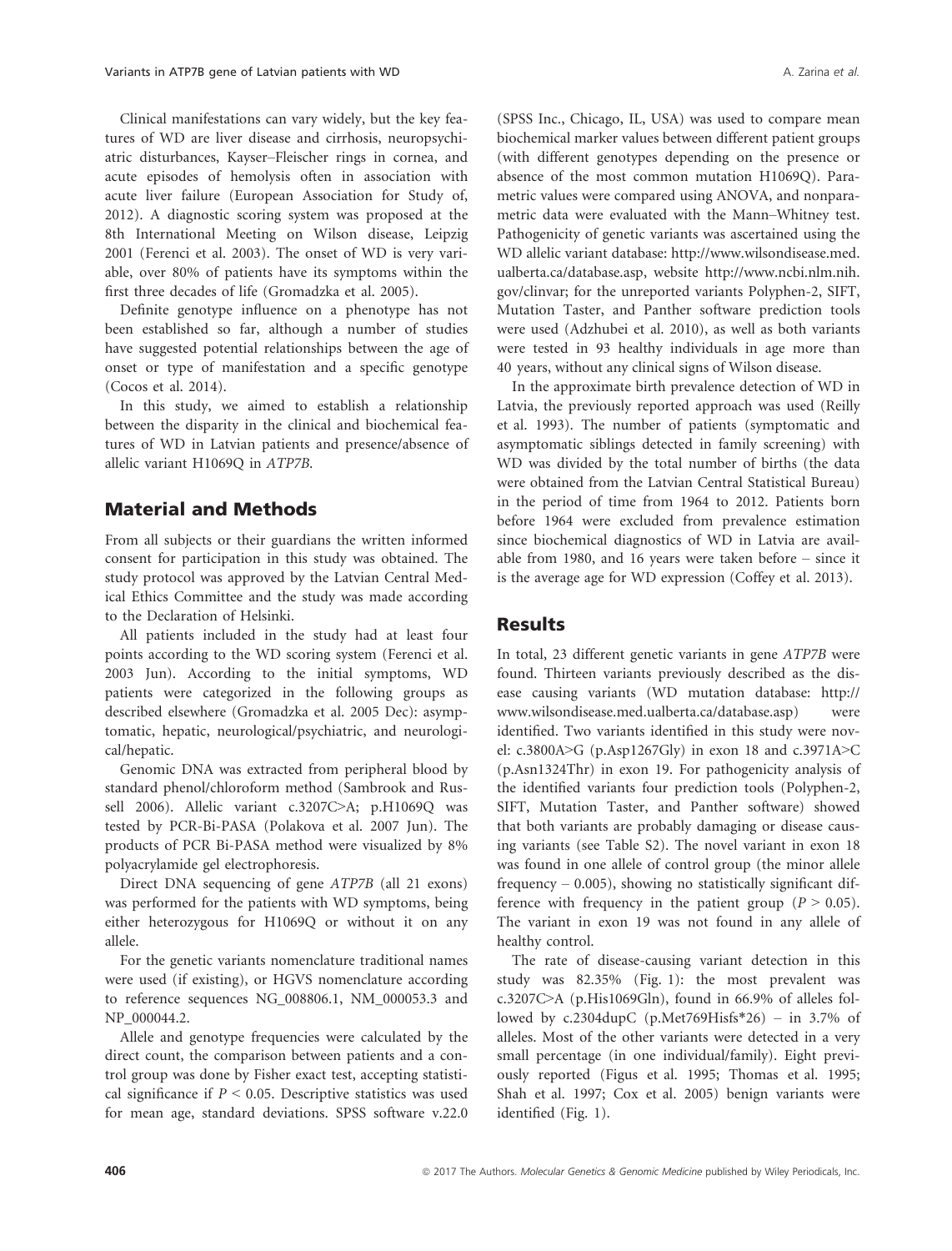A total of 68 individuals (34 males and 34 females, aged between three and 48 years (mean age  $\pm$  SD,  $22.76 \pm 10.32$  years)) of 60 unrelated families were included in the study. All of the eight siblings were asymptomatic at diagnosis. Thirty-two of 60 (53%) patients presented with hepatic symptoms, 14 (23%) with neurological, and 14 (23%) with both hepatic and neurological. The first symptoms in patients with hepatic presentation appeared at earlier age (mean age  $18.69 \pm 8.85$  years) compared to patients with neurological or mixed presentation (mean age  $26.38 \pm 10.28$  years;  $P = 0.02$ ). The mean age of patients (asymptomatic patients were excluded) at initial symptoms of WD was  $23.17 \pm 10.65$  years (median: 23.5 years, range: 3-48 years). More detailed characteristics of the WD patients can be found in the Table S1.

The segregation of clinical symptoms and the age of onset according to the genotype in Latvian WD patients (asymptomatic relatives are excluded) is shown in Table 1.

The final number of patients enrolled in the analyses of phenotype–genotype correlation was 60 (eight asymptomatic relatives were excluded). Upon comparing ATP7B genotype with clinical appearance and age at presentation of Wilson disease, no statistically significant changes were found.

In total 53 patients and eight relatives were included in the birth prevalence estimation study. The birth prevalence in the whole period was 4.17 cases per 100,000 children born alive or 1 of 23,980.

### **Discussion**

The most common WD causing allelic variant in Europe is H1069Q. In Latvia it was found in 66.9%, which

Table 1. Genotypes and phenotypes of patients with WD (without asymptomatic relatives) in Latvia

|                                               | ATP7B genotype        |                                                     |                    |
|-----------------------------------------------|-----------------------|-----------------------------------------------------|--------------------|
|                                               | H1069Q<br>homozygotes | Compound<br>heterozygous<br>with H1069Q<br>mutation | Other<br>genotypes |
| Total number of<br>patients                   | 32 (53%)              | 15 (25%)                                            | 13 (22%)           |
| Neurological<br>manifestation (%)             | 5(7%)                 | 2(3%)                                               | 7(12%)             |
| Hepatic<br>manifestation (%)                  | 18 (30%)              | 11 (18%)                                            | 3(5%)              |
| Neurological/<br>hepatic<br>manifestation (%) | 9(15%)                | 2(3%)                                               | 3(5%)              |
| Mean age at<br>manifestation<br>(years ± SD)  | $24.28 + 10.7$        | $1687 + 841$                                        | $27.39 + 10.2$     |
| Median age at<br>manifestation<br>(range)     | $24(3-48)$            | $15(5-30)$                                          | 29 (11-47)         |

matches to its frequency in most of European populations (Gomes and Dedoussis 2016). Only three variants in addition to the most common were detected in more than one allele which suggests of a wide genetic heterogeneity in Latvian patients with WD. Variants in exons 14 and 8 were found in 72.8% of alleles indicating that exons 8 and 14 are two very important regions for detecting genetic changes in Latvian patients with WD.

Most of the variants found in our study were reported before. Variant c.3472\_3482del; p.Gly1158Phe\*2 has been reported only in two other neighboring populations –



Figure 1. Variants in gene ATP7B found in Latvian patients with Wilson disease. Benign variants are shown in blue, disease-causing variants – in red, but variants with uncertain clinical significance – in purple.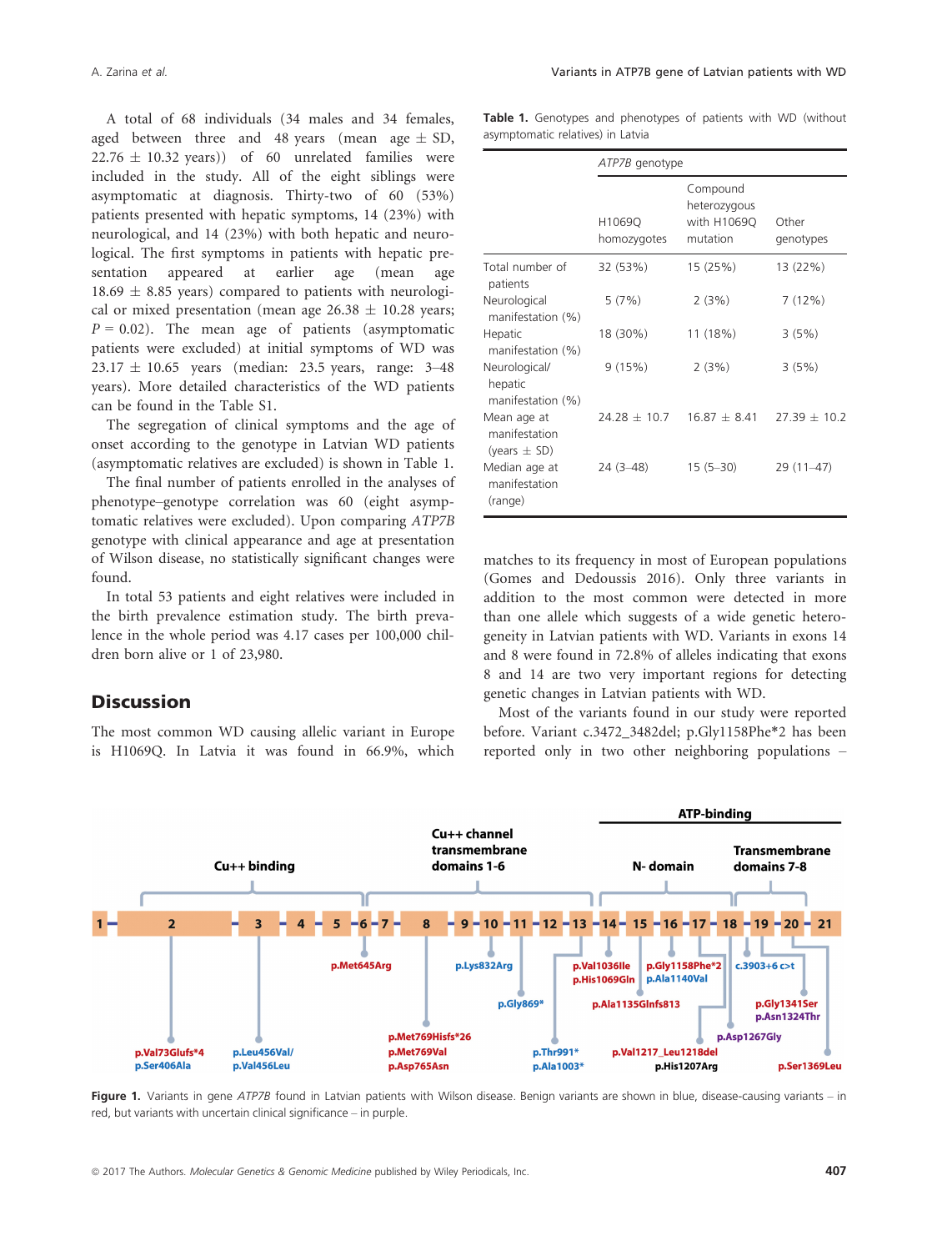Polish (Gromadzka et al. 2005) and Lithuanians (Kucinskas et al. 2008), suggesting that there could be a common ancestor in all three populations. Variant c.3620A>G (p.His1207Arg) has conflicting interpretation of pathogenicity in literature as it has been described as benign (Loudianos et al. 1999) and pathogenic (Abdelghaffar et al. 2008). Because of the conflicting results, it is planned to do further sequencing for the patient including promoter region, 5'UTR and 3'UTR regions. Two variants identified in this study were novel with uncertain clinical significance: c.3800A>G (p.Asp1267Gly) and c.3971A>C (p.Asn1324Thr). Previously reported variants of the first variant's particular position c.3800A>C (Okada et al. 2000) and c.3800A>T (Davies et al. 2008) and its location at metal-binding domain [\(www.unipro](http://www.uniprotkb.org) [tkb.org\)](http://www.uniprotkb.org) indicate a high probability of pathogenicity. Four prediction tools showed that both novel variants are probably damaging ones. Variant c.3971A>C (p.Asn1324Thr) was not found in any allele of healthy controls, indirectly confirming the high pathogenicity of it. Variant c.3800A>G (p.Asp1267Gly) was found in one allele of healthy controls and the frequency of it did not differ from the patient group, but as WD is an autosomal recessive disease, disease causing variants can be found in healthy individuals in a heterozygotic state, but nevertheless further investigations are needed for the confirmation.

The rate of disease-causing variant detection in this study was 82.35%, but 17.65% of alleles remained unidentified. It can be explained by different causes – either the remaining variants are located in noncoding regions of the gene ATP7B or WD can be also caused by large deletions, as well as WD can have unusual mutational mechanisms (e.g., WD can be caused by mutations in other genes besides the gene ATP7B).

The previous studies devoted to possible genotype– phenotype correlation have reported contradictory conclusions (Stapelbroek et al. 2004; Vrabelova et al. 2005; Chappuis et al. 2007; Bem et al. 2013). In meta-analysis based on the results from 11 different centers, H1069Q was associated with late and mainly neurological presentation of WD (Stapelbroek et al. 2004). However, in some other studies no significant correlation was found between H1069Q presence/absence and clinical presentation of WD (Vrabelova et al. 2005; Chappuis et al. 2007; Bem et al. 2013). The results of our study confirm that neurological manifestations of WD typically appear later than the liver disease, as indicated previously (Stapelbroek et al. 2004); however, no significant association between the presence/absence of the most common genetic variant and mode of initial WD presentation or age at presentation was identified.

In our study, the prevalence of Wilson disease in Latvia is approximately 4.17 cases per 100,000 (or 1: ~24,000), which is higher than the frequently quoted prevalence of 1: 30,000 (Coffey et al. 2013). The birth prevalence is an approximate number, in light of the fact that some genotypically confirmed individuals remained asymptomatic and undetected by the end of the study ascertainment period, which is just an indication toward the fact that the diagnostics of WD is very accurate and well provided in Latvia. In order to prove the last statement different methods of prevalence detection should be applied.

# Acknowledgments

This study was partially financed by the grant of Riga Stradins University, Department of Doctoral studies, grant of Roche Academy, and the funds of Latvian Council of Science (No. 09.1384; No 10.0010.02 and No. 05.0023).

# Conflict of Interest

Authors declare no conflict of interest.

### References

- Abdelghaffar, T. Y., S. M. Elsayed, E. Elsobky, B. Bochow, J. Buttner, and H. Schmidt. 2008. Mutational analysis of ATP7B gene in Egyptian children with Wilson disease: 12 novel mutations. J. Hum. Genet. 53:681–687.
- Adzhubei, I. A., S. Schmidt, L. Peshkin, V. E. Ramensky, A. Gerasimova, P. Bork, et al. 2010. A method and server for predicting damaging missense mutations. Nat. Methods 7:248–249.
- Bem, R. S., S. Raskin, D. A. Muzzillo, M. M. Deguti, E. L. Cancado, T. F. Araujo, et al. 2013. Wilson's disease in Southern Brazil: genotype-phenotype correlation and description of two novel mutations in ATP7B gene. Arq. Neuropsiquiatr. 71:503–507.
- Chappuis, P., J. Callebert, V. Quignon, F. Woimant, and J. L. Laplanche. 2007. Late neurological presentations of Wilson disease patients in French population and identification of 8 novel mutations in the ATP7B gene. J. Trace Elem. Med Biol. 21:37–42.
- Cocos, R., A. Sendroiu, S. Schipor, L. C. Bohiltea, I. Sendroiu, and F. Raicu. 2014. Genotype-phenotype correlations in a mountain population community with high prevalence of Wilson's disease: genetic and clinical homogeneity. PLoS One 9:e98520.
- Coffey, A. J., M. Durkie, S. Hague, K. McLay, J. Emmerson, C. Lo, et al. 2013. A genetic study of Wilson's disease in the United Kingdom. Brain 136:1476–1487.
- Cox, D. W., L. Prat, J. M. Walshe, J. Heathcote, and D. Gaffney. 2005. Twenty-four novel mutations in Wilson disease patients of predominantly European ancestry. Hum. Mutat. 26:280.